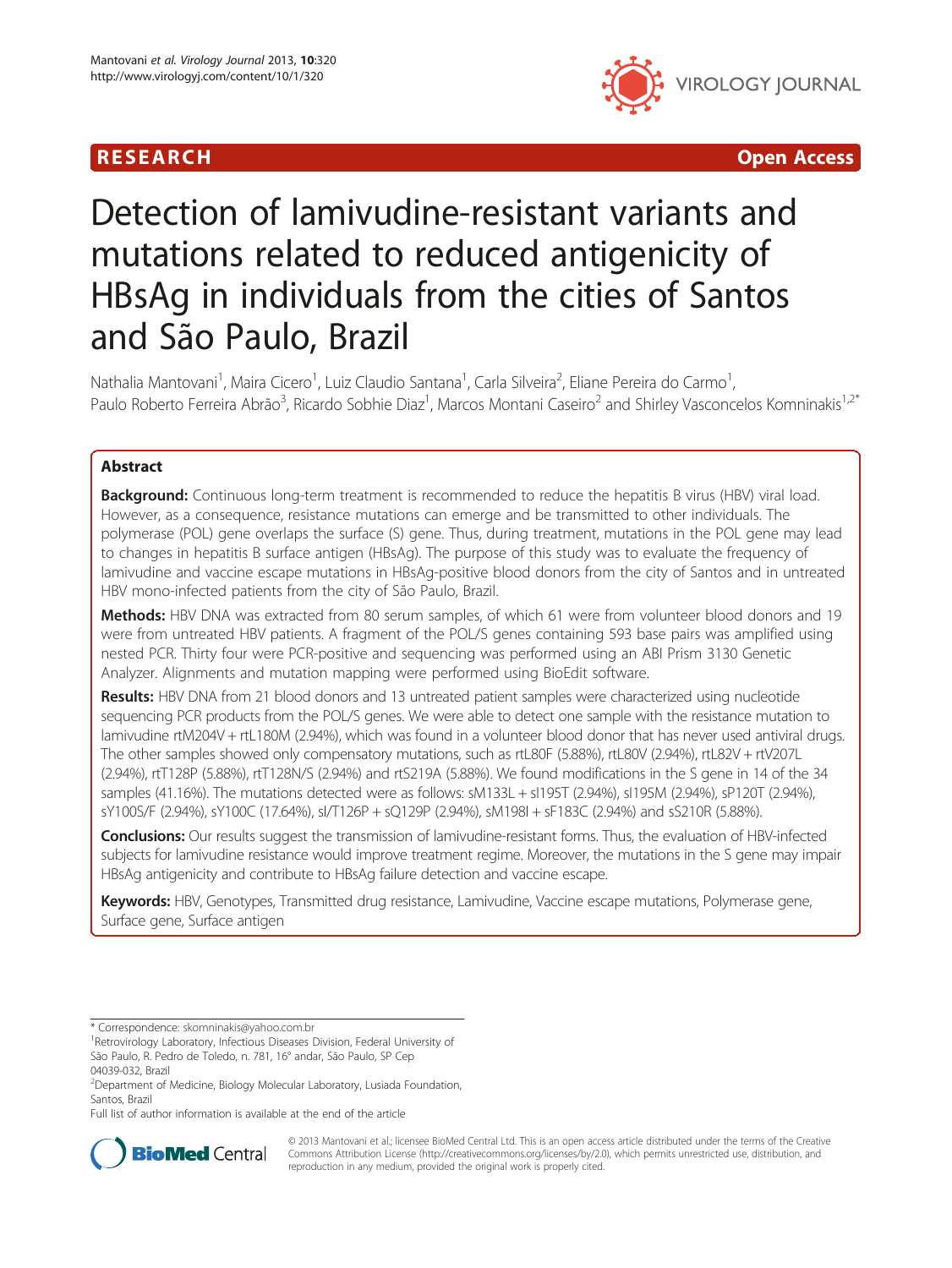## Background

Transmitted drug resistance (TDR) may impair or diminish a disease response to treatment by transmitting direct or cross-resistance among drugs. Resistance to lamivudine (LAM) increases the potential for cross-resistance to other nucleos(t)ide analogs (emtricitabine, telbivudine and clevudine and partial cross-resistance to entecavir), limiting treatment options [[1](#page-3-0)]. There are few studies regarding the incidence of transmitted resistance to LAM. Moreover, the results differ among countries worldwide [\[2](#page-3-0)[-5](#page-4-0)].

Resistance mutations caused by LAM can lead to changes in the amino acids in the surface antigen (HBsAg) because of the overlap between the polymerase (POL) and the surface (S) gene. These changes may compromise the patient's response to the infection and to the vaccination [[6,7](#page-4-0)].

Santos is the location of the most important seaport in Latin America. As such, it receives a large number of visitors from different countries and presents high levels of TDR to HIV, but there are no data about transmitted resistance to HBV [[8-10\]](#page-4-0). The risk of contracting hepatitis B from blood transfusions in Brazil is 1 in 30,000 donations, and to our knowledge, no data on the distribution of HBV genotypes or changes in HBsAg are available for Santos. When combined with risk behaviors (drug use, men having sex with men and sex work), these factors may lead to an increased probability of the migration of LAM-resistant viruses and vaccine escape variants.

The city of São Paulo is considered the main financial center of Brazil and has a population from different ethnicities, which may influence the levels of resistance mutations and the distribution of HBV genotypes.

The aim of this study was to evaluate the frequency of lamivudine and vaccine escape mutations in HBsAgpositive blood donors from the city of Santos and in untreated HBV mono-infected patients from the city of São Paulo, Brazil.

## Results

## Genotypes

Of the 34 samples analyzed, 64.7% had Genotype A, 32.35% had Genotype D, and 2.95% had Genotype F. These results are presented in the phylogenetic tree shown in Figure 1.

### Transmitted drug resistance mutations

Among the 13 subjects from São Paulo, we detected only the rtS219A + sS210R mutations. All the other modifications reported in the study were found in the 21 blood donor subjects from Santos. Modifications within the POL gene were observed in 9 out of 34 samples (26.47%); we found only one case with the rtM204V mutation, which caused complete resistance to LAM, along with the compensatory mutation rtL180M (2.94%). The other samples showed only the compensatory mutations rtL80F



(5.88%), rtL80V (2.94%), rtL82V + rtV207L (2.94%), rtT128P (5.88%), rtT128N/S (2.94%) and rtS219A (5.88%).

#### S Gene modifications

We found modifications in the S gene in 14 of the 34 samples (41.16%). The mutations detected were as follows: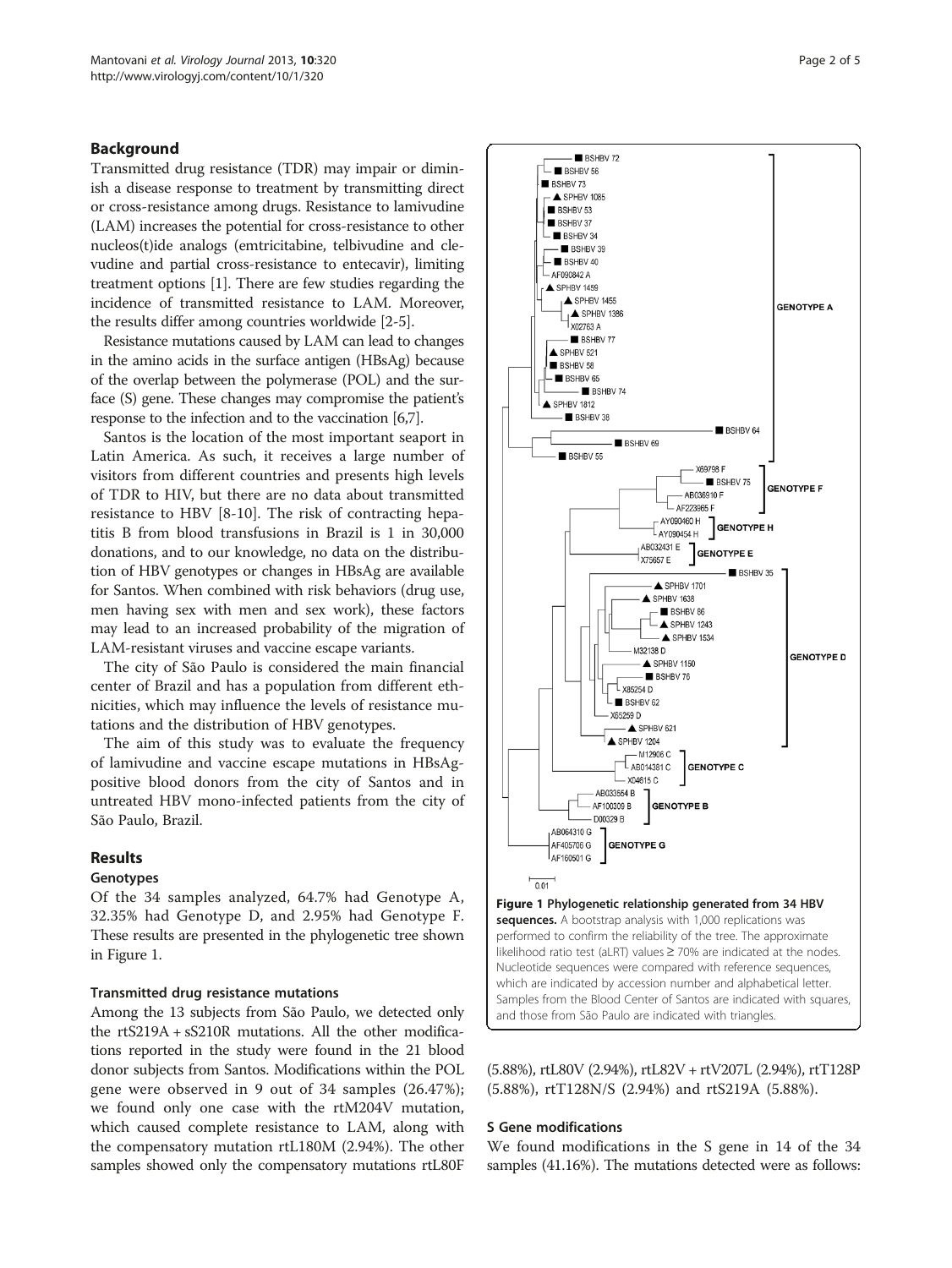<span id="page-2-0"></span>sM133L + sI195T (2.94%), sI195M (2.94%), sP120T (2.94%), sY100S/F (2.94%), sY100C (17.64%), sI/T126P + sQ129P (2.94%), sM198I + sF183C (2.94%) and sS210R (5.88%).

## Analyzing both genes together

When the genes were analyzed together, 9 of the 34 samples had mutations in both genes, and we found the following combinations: sM133L + sI195T with rtL80F + rtT128P, sI195M with rtL180M + rtM204V, sP120T with rtT128N, sY100F with rtT128S + rtL80V, sY100S with rtL80F, sY100C + sI/T126P + sQ129P with rtT128P, sM198I + sF183C with rtL82V + rtV207L and sS210R with rtS219A (in two samples), as shown in Table 1.

## **Discussion**

The frequencies of the genotypes found in our study are in agreement with other studies showing Genotype A as the most frequent, followed by D and F, in southeastern Brazil [\[8\]](#page-4-0). The Genotype F is endemic in Northern Brazil [[14\]](#page-4-0), nevertheless we indentified this genotype in one sample from Santos.

The genotype distribution found in the study reflects the historical context of the Brazilian population, which is composed of Amerindians and immigrants from Africa and Europe, although the migration of people from north and northeast Brazil to southeast also occurs [\[8](#page-4-0)]. Although we were not able to correlate the genotypes with the mutations detected, probably because of the small number samples analyzed, we found the mutation sF183C in an

The primary mutation rtM204V reduces susceptibility to LAM and decreases viral fitness, which is restored by compensatory mutations [\[1](#page-3-0)]. We found the transmitted mutation rtM204V (2.94%) with the compensatory mutation rtL180M in a blood donor sample. This individual has never received antiviral treatment; however, we are not able to inform if this blood donor was vaccinated against HBV, since this issue is not addressed in the specific questionnaire used during the donor screening.

Variants harboring both primary and secondary mutations may not substantially reduce their fitness because the secondary mutations are capable to rescue the fitness loss caused by the primary mutations [\[10,14,15\]](#page-4-0). Then, it is conceivable that we were able to detect the rtM204V variant because it was associated with the compensatory mutation at position rt180 (rtL180M), which may recover its fitness and stability in vivo. In fact, a chimpanzee study performed by Kamili et al., reported a successful infection by HBV mutants harboring the mutations rtM204V + rtL180M, which corroborates our finding that these variants can be infectious and stable [\[16\]](#page-4-0).

To our knowledge, no previous studies have evaluated TDR in untreated HBV mono-infected individuals in Brazil. However, among chronically infected and treated Brazilian individuals, the rate of LAM resistance (rtM204V + rtL180M) ranges from 16% to 41% [\[17,18](#page-4-0)].

Table 1 Mutations within the pol and S genes related to antiviral resistance, immune escape and diagnostic failure

| ID   | Subject   | Genotype  | Mutations in combination in<br>both POL/S genes | Other mutations in POL and S gene   | Impact of the S gene mutations                                    |
|------|-----------|-----------|-------------------------------------------------|-------------------------------------|-------------------------------------------------------------------|
| 35   | <b>BD</b> | $\bigcap$ |                                                 | rtL80F, sl195T, sM133L*, rtT128P*   | sl195T-Diagnostic failure and vaccine/HBlg<br>therapy escape [11] |
| 39   | <b>BD</b> | A         | $r$ tM204V + $rt$ L180M/sl195M                  |                                     | sl195M - Impair anti-HBs binding [7]                              |
| 40   | <b>BD</b> | A         | rtT128N*/sP120T                                 |                                     | sP120T - Vaccine/HBIg therapy escape [12]                         |
| 55   | <b>BD</b> | A         |                                                 | rtL80F, sY100S*                     |                                                                   |
| 58   | <b>BD</b> | A         |                                                 | sY100C*                             |                                                                   |
| 62   | <b>BD</b> | D         | rtS219A*/sS210R*                                |                                     |                                                                   |
| 64   | <b>BD</b> | Α         |                                                 | sl/T126P, sQ129P, rtT128P*, sY100C* | sl/T126P and sQ129P-Diagnostic failure [13]                       |
| 65   | <b>BD</b> | A         |                                                 | sY100C*                             |                                                                   |
| 69   | <b>BD</b> | A         |                                                 | rtL80V, rtT128S*, sY100F*           |                                                                   |
| 74   | <b>BD</b> | A         |                                                 | sY100C*                             |                                                                   |
| 75   | <b>BD</b> | F         | rtV207L/sM198I                                  | sF183C**, rtL82V*                   | sM198I - Reduced antigenicity of HBsAg [7]                        |
|      |           |           |                                                 |                                     | sF183C**- Reduced anti-HBs binding [9]                            |
| 77   | <b>BD</b> | A         |                                                 | sY100C*                             |                                                                   |
| 521  | UP        | A         |                                                 | sY100C*                             |                                                                   |
| 1150 | UP        | D         | rtS219A*/sS210R*                                |                                     |                                                                   |

Mutation in bold: Primary mutation related to Lamivudine resistance; Mutations in italic: Compensatory mutations; Underlined Mutations: Have clinical significance; \*No in vitro assays; \*\* Natural polymorphism in the genotype F; ID: Sample identification; BD: Blood Donor; UP: Untreated Patient; HBsAg- Hepatitis B Surface Antigen; POL: Polymerase gene; S: Surface gene; HBIg- Immunoglobulin against Hepatitis B Virus.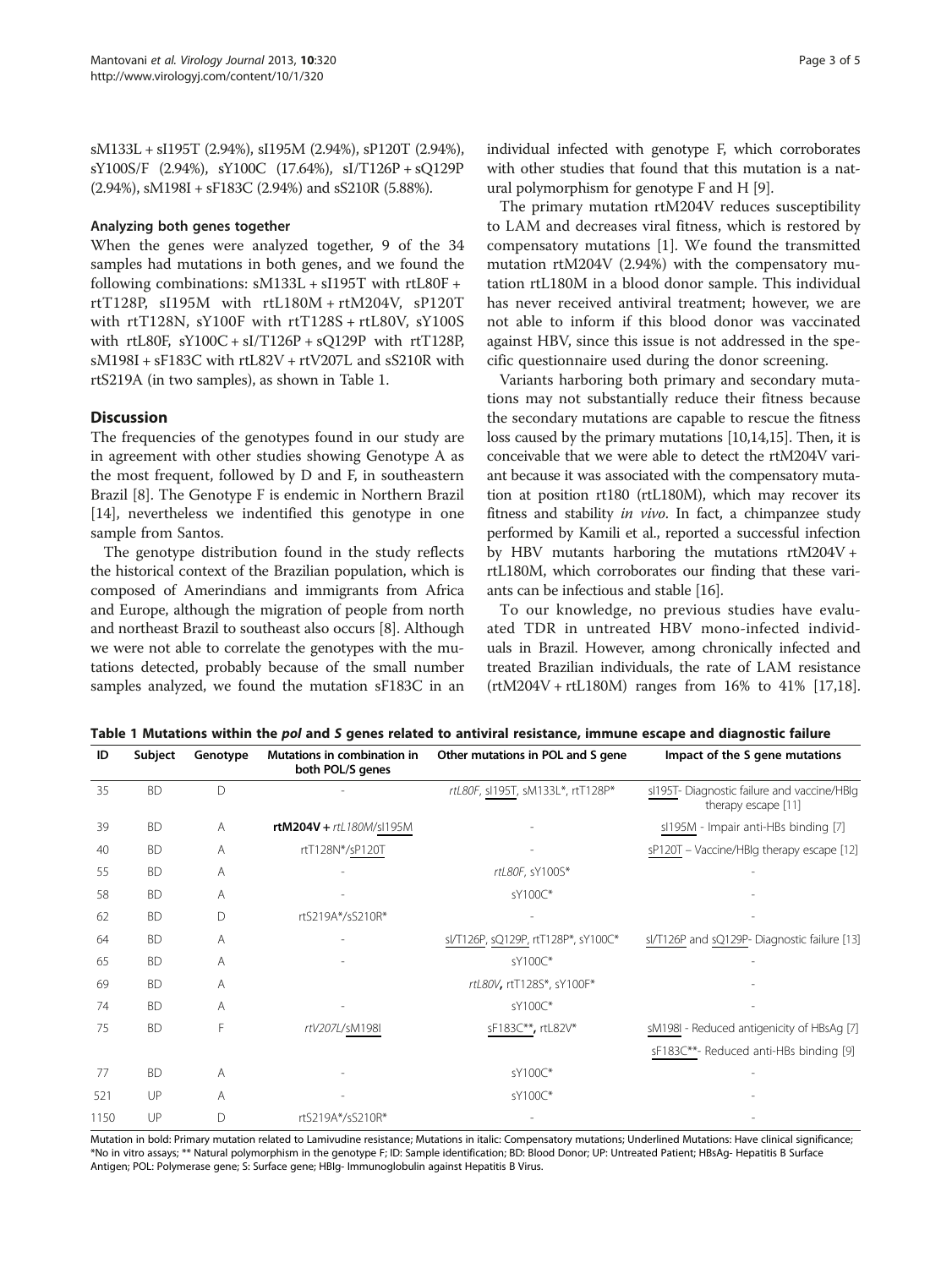<span id="page-3-0"></span>Regarding HBV/HIV co-infected and treated individuals, the mutation rate ranges from 21.42% to 45.45% [[19](#page-4-0)-[21](#page-4-0)].

Mutations in the S gene may lead to diagnostic failure and vaccine escape because the specific antibodies produced against HBsAg may not recognize the antigens produced by the mutated S gene. These mutations were detected in almost half of the individuals enrolled in our study, although the role of some of these mutations in clinical practice is not well understood, as shown in Table [1](#page-2-0). Lai et al. (2012) also found a high level of individuals infected with HBsAg mutants, from which five out of eight individuals vaccinated against HBV and positive for HBV DNA were infected with variants harboring S gene mutations. In addition, they found an increase in the detection of HBV serological markers in adults compared with children and adolescents, suggesting that HBV infection in adults may need new strategies for prevention [[22\]](#page-4-0). sY100C has been reported in cases of occult hepatitis, however Mello et al. (2011) found that this mutation did not have any impact for HBsAg expression and affinity by commercial serologic assays, which is in agreement with our results that found this mutation in five HBsAg-positive blood donors [\[23](#page-4-0)]. When the POL and S genes were analyzed together, we found mutations in both genes that can be explained by their overlapping reading frames in the HBV genome. Thus, changes at one position may affect the structure of more than one viral protein. Although we used conventional sequencing technology, among blood donors and untreated patients, we observed one mutation that led to loss of susceptibility to LAM as well as some compensatory mutations capable of restoring viral fitness. Nevertheless, it is worth noting that viral particles harboring S mutations have a decrease in viral protein expression and are less infectious when compared with wild type strains, as observed in *in vitro* assays [\[24](#page-4-0)]. Because resistance mutations can rapidly decrease following the withdrawal of therapy and the absence of drug selection pressure, it would be interesting to use more accurate methods, such as next-generation sequencing, to detect resistance mutations [[25\]](#page-4-0).

## **Conclusions**

We observed transmitted resistance mutations in a small population of HBsAg-positive blood donors and untreated HBV mono-infected patients. Although we found circulation of POL and S gene mutations, the persistence of these variants in the absence of therapy is not completely elucidated. Further studies are necessary to clarify the impact of these mutations for real use in clinics and prevention.

## Methods

Eighty samples were collected, of which 61 were from blood donors and 19 were from HBV untreated patients,

between 2008 and 2009 at Santos Blood Center and between 2007 and 2011 in São Paulo city, respectively. All of the patients were mono-infected with HBV (HBsAg positive) and had not received prior treatment with nucleos(t)ide analogs. The study was approved by the Ethics Committees and the Institutional Review Board of the Federal University of Sao Paulo (#0485/09) and Lusiada Foundation of Santos (#059/2010). Because all blood donor data were confidential, we did not have access to demographic or risk behavior data for these subjects. Regarding the HBV mono-infected patients, 54% (7) were female, 46% (6) were male, and the average age was 41 years.

HBV DNA was extracted from serum using a QIAamp Blood Mini Kit (Qiagen, Valencia, CA, USA). A 593-bp DNA fragment encompassing the HBV POL and S genes was amplified using nested PCR [[26](#page-4-0)]. Positive and negative controls were included at all stages of PCR. Sequencing was performed using an ABI Prism 3130 Genetic Analyzer (Applied Biosystems Inc., Foster City, CA). Alignments were performed using BioEdit Sequence Alignment v. 7.1.5 software [[27\]](#page-4-0) and the reference sequence NC003977.1. Phylogenetic relationships among the individual sequence types were determined using the neighbor-joining algorithm of MEGA v.4 [\[28\]](#page-4-0). The frequencies of resistance mutations were calculated using Fisher's exact test (Minitab v. 16) [[29](#page-4-0)].

#### Abbreviations

DNA: Deoxyribonucleic acid; HBsAg: Hepatitis B surface antigen; HBV: Hepatitis B virus; HIV: Human immunodeficiency virus; LAM: Lamivudine; PCR: Polymerase chain reaction; POL: Polymerase; S: Surface; TDR: Transmitted drug resistance.

#### Competing interests

The author's declare that they have no competing interests.

#### Authors' contributions

N. M. – AB, JY, MT, ES, FG. M. C. – AB, JY, MT, ES, FG. L.C. S. – AB, JY, MT, ES, FG. C. S. – JY. E. P. d. C. – MT. P. R. A. F. – MT. S. C. V. K. – FG. All authors read and approved the final manuscript.

#### Acknowledgements

We thank Dr. Rosane Giuliani, Dr. Ana Dorigo, Daniela Funayama Castro, Henrique dos Reis, Janayna Thainá Rabelato, Rafael Arnold, Rafael Gonçalves de Azevedo and Lusiada Foundation.

#### Author details

<sup>1</sup> Retrovirology Laboratory, Infectious Diseases Division, Federal University of São Paulo, R. Pedro de Toledo, n. 781, 16° andar, São Paulo, SP Cep 04039-032, Brazil. <sup>2</sup>Department of Medicine, Biology Molecular Laboratory Lusiada Foundation, Santos, Brazil. <sup>3</sup>Ambulatory of Center for Control of Immune Deficiencies, Federal University of São Paulo, São Paulo, Brazil.

#### Received: 29 May 2013 Accepted: 26 September 2013 Published: 28 October 2013

#### References

- 1. Locarnini S: Primary resistance, multidrug resistance, and cross-resistance pathways in HBV as a consequence of treatment failure. Hepatol Int 2008, 2:147–151.
- 2. Alvarado-Esquivel C, de la Ascension C-GM, Conde-Gonzalez CJ, Juarez-Figueroa L, Ruiz-Maya L, Aguilar-Benavides S, Torres-Valenzuela A,